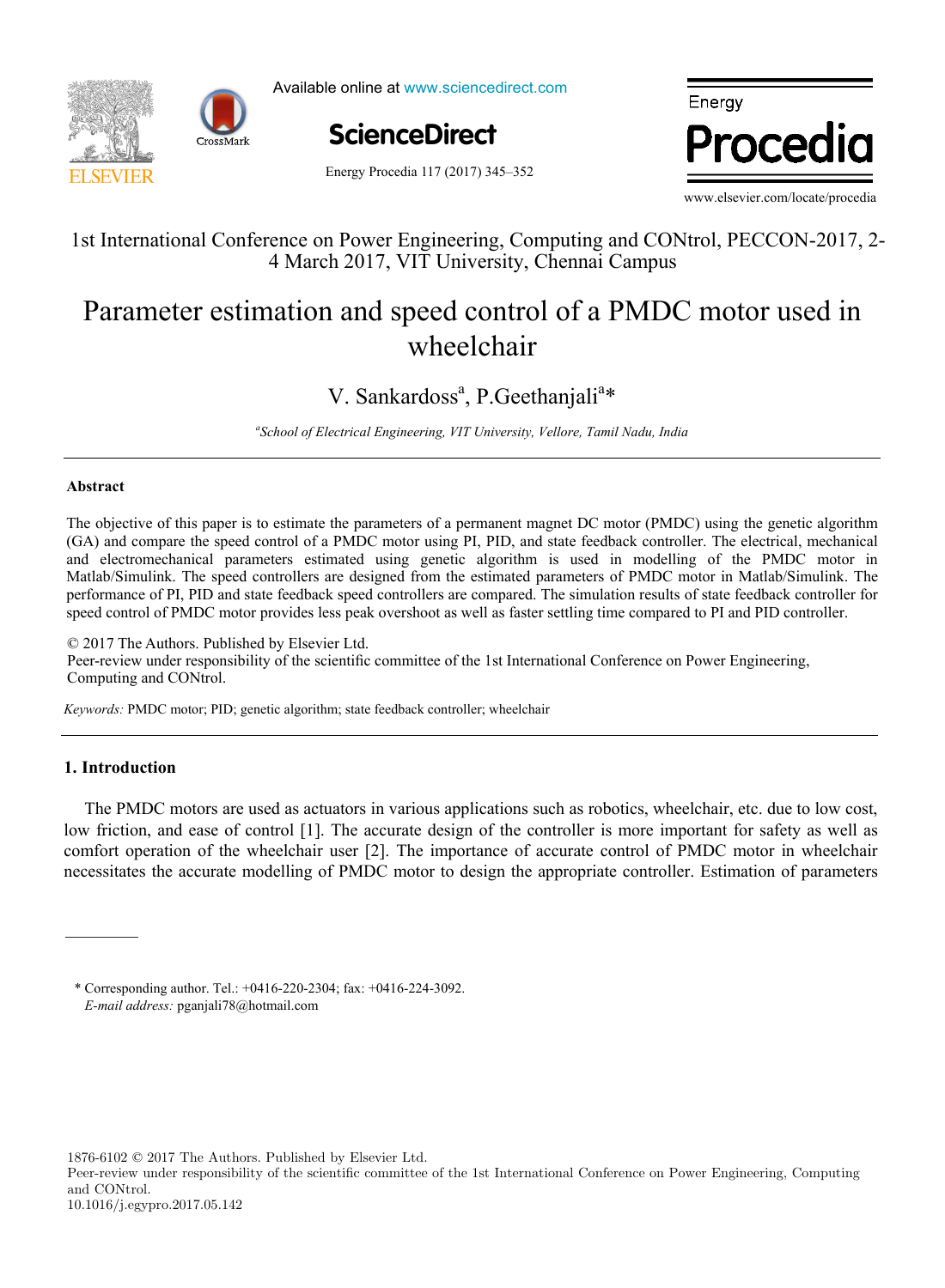may lead to poor controller design and leads to the unstable condition. Therefore, appropriate modelling of PMDC motor is vital to estimate the controller parameters.

In literature, various approaches such as frequency response method [3-4], recursive least square method [5], inverse theory [6], moment method [7], quantized sensors [8], etc. are applied for estimation of motor parameters. In addition to these approaches, the experimental approaches to extract the parameters of the model by conducting experiments are in practice. The main drawbacks of experimental approach are costly, difficulty in conducting experiment and complex in computations due to non-linear dynamics. Meta-heuristic optimization methods like Tabu search techniques [9], genetic algorithm [10], particle swarm optimization (PSO) [11], etc. are also attempted for parameter estimation in different motors.

The objective of this paper is to study the application of genetic algorithm (GA) for parameter estimation of PMDC motor and control the speed of the motor using PI, PID and state feedback controllers using estimated parameters. The optimization methods select the motor parameters in search space with good fitness value. The selected motor parameters are updated until the minimum error/end of the iteration is reached. These estimated parameters are used in the design of controller in Matlab/Simulink.

The paper is organized as follows. Section 2 discusses the mathematical modelling of PMDC motor used in the electric wheelchair. Estimation of motor parameters from the genetic algorithm (GA) is discussed in section 3. The design of PI, PID and state feedback controllers is explained in section 4. The section 5, elucidate the performance of PMDC motor from estimated parameters and speed control of PMDC motor using PI, PID, and state feedback controllers.

### **2. Mathematical Model of PMDC Motor**

 A schematic diagram of PMDC motor is shown in Fig. 1. It is used in industrial motion control systems like the electric vehicle, electric wheelchair, etc.



Fig. 1. Schematic diagram of a PMDC motor

The dynamic equations of a PMDC motor are modelled using equations  $(1)$  -  $(4)$ .

$$
v_{arm}(t) = L_{arm} \frac{di_{arm}(t)}{dt} + R_{arm}i_{arm}(t) + e_b(t)
$$
\n(1)

$$
T_e(t) = J\frac{d\omega(t)}{dt} + f\omega(t) + T_i(t)
$$
\n(2)

$$
T_e(t) = K_i i_{arm}(t) \tag{3}
$$

$$
e_b = \omega(t)K_b \tag{4}
$$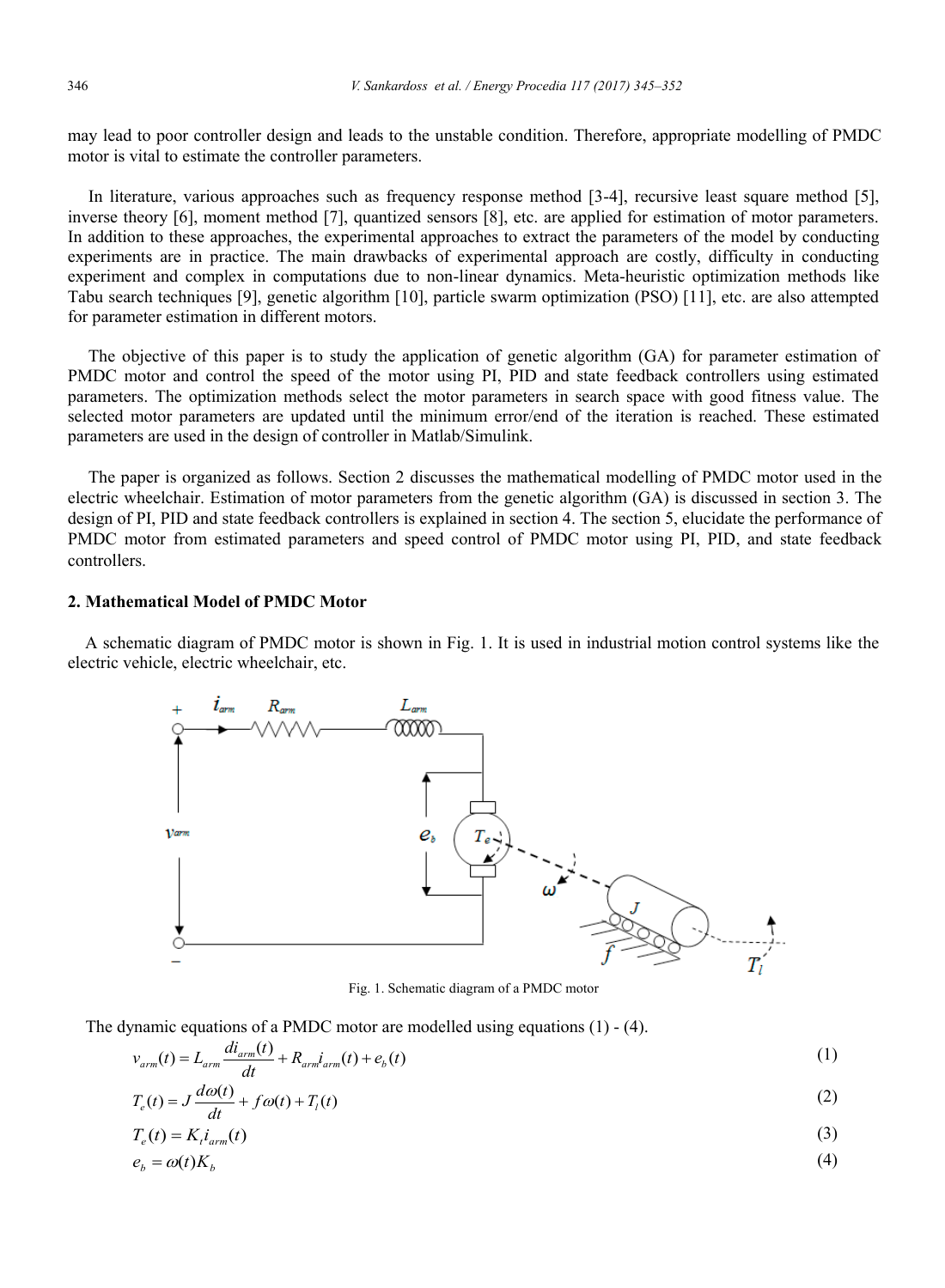Equations (1) and (2) can be rearranged using equation (3) and (4)

$$
\frac{di_{arm}(t)}{dt} = -\frac{R_{arm}}{L_{arm}}i_{arm}(t) - \frac{K_b}{L_{arm}}\omega(t) + \frac{1}{L_{arm}}v_{arm}(t)
$$
\n
$$
\tag{5}
$$

$$
\frac{d\omega(t)}{dt} = \frac{K_t}{J} i_{arm}(t) - \frac{f}{J}\omega(t) - \frac{T_i(t)}{J} \tag{6}
$$

The block diagram of the PMDC motor model using Laplace transform of equations (5) and (6) is shown in Fig. 2.



Fig. 2. Block diagram of PMDC motor model

From the block diagram, the transfer function for speed control of PMDC motor is represented using equation (7)

$$
\frac{\omega(s)}{v_{arm}(s)} = \frac{K_t}{(L_{arm}s + R_{arm})(Js + f) + (K_tK_b)}
$$
\n
$$
(7)
$$

The state space model of the PMDC is given below using equation (5) and (6). In this model,  $x_1(t) = \omega(t)$ ,  $x_2(t) = i_{arm}(t), u(t) = v_{arm}(t),$  and  $y(t) = \omega(t)$ .

$$
\begin{bmatrix} \dot{x}_1(t) \\ \dot{x}_2(t) \end{bmatrix} = \begin{bmatrix} -\frac{f}{J} & \frac{K_t}{J} \\ -\frac{K_b}{L_{arm}} & \frac{R_{arm}}{L_{arm}} \end{bmatrix} \begin{bmatrix} x_1(t) \\ x_2(t) \end{bmatrix} + \begin{bmatrix} -\frac{T_t}{J} \\ \frac{1}{L_{arm}} \end{bmatrix} u(t)
$$
\n(8)

$$
y(t) = \begin{bmatrix} 1 & 0 \end{bmatrix} \begin{bmatrix} x_1(t) \\ x_2(t) \end{bmatrix} + \begin{bmatrix} 0 \\ 0 \end{bmatrix} u(t)
$$
 (9)

 The accurate design of the controller is possible with appropriate parameters of the motor model. Further, the parameters of PMDC motor are estimated using a genetic algorithm as given below.

#### **3. Motor parameter estimation using Genetic Algorithm**

The PMDC motor parameter can be estimated using the genetic algorithm (GA). The genetic algorithm is based on natural selection, reproduction, and mutation; optimize the PMDC motor parameters [9-10]**.** The algorithm begins with initialization of population, consists of individuals. The individual is a vector representing the motor parameters. The individuals are a combination of genes represented as 1's and 0's to form string variables called chromosomes. In parameter estimation problem, viscous friction coefficient, moment of inertia, torque constant, back-electromotive force constant, armature inductance and armature resistance are chromosomes. The fitness function is evaluated with each individual. In this work, the population size is initialized to 20. Each chromosome with 60 strings is generated. The next generation is created with an individual with good fitness value. The identified best individuals are used for next iteration. Later, the process of selection, reproduction, and mutation is applied for the creation of next generation. The process is repeated until the minimal error/end of the iteration is reached. The flowchart for estimation of parameters using genetic algorithm is shown in Fig. 3.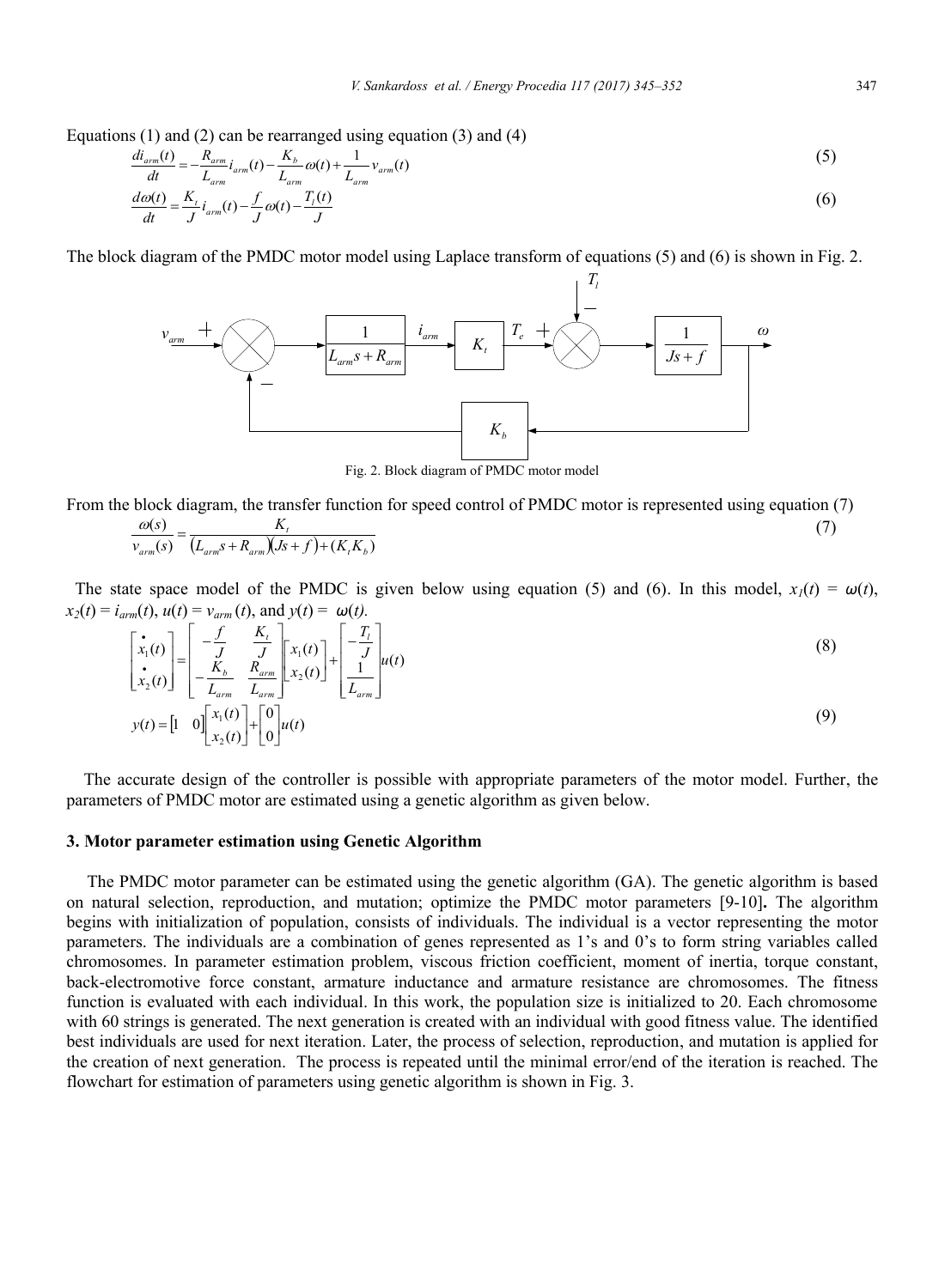

 The fitness evaluation function for motor parameters are estimated based on mean square error and calculated using equation (10)

$$
F(c) = F_1(c) + aF_2(c)
$$
 (10)

where

$$
F_1(\hat{c}) = \frac{1}{N} \sum_{j=1}^{N} ||\omega_r - \omega_e||^2
$$
  

$$
F_2(\hat{c}) = \frac{1}{N} \sum_{j=1}^{N} ||i_{arm\_r} - i_{arm\_e}||^2
$$

*N*

Using the estimated parameters from GA, the speed controller is designed using Matlab/Simulink are elucidated in the following section.

#### **4. Controller design**

One of the objectives is to design the accurate speed controller. Therefore PI, PID and state feedback controller are considered in this work and the design of the controller is discussed in the following sub-sections.

### *4.1. Design of PI and PID controllers*

The most popular and widely used controllers in industries are PI (Proportional and Integral), and PID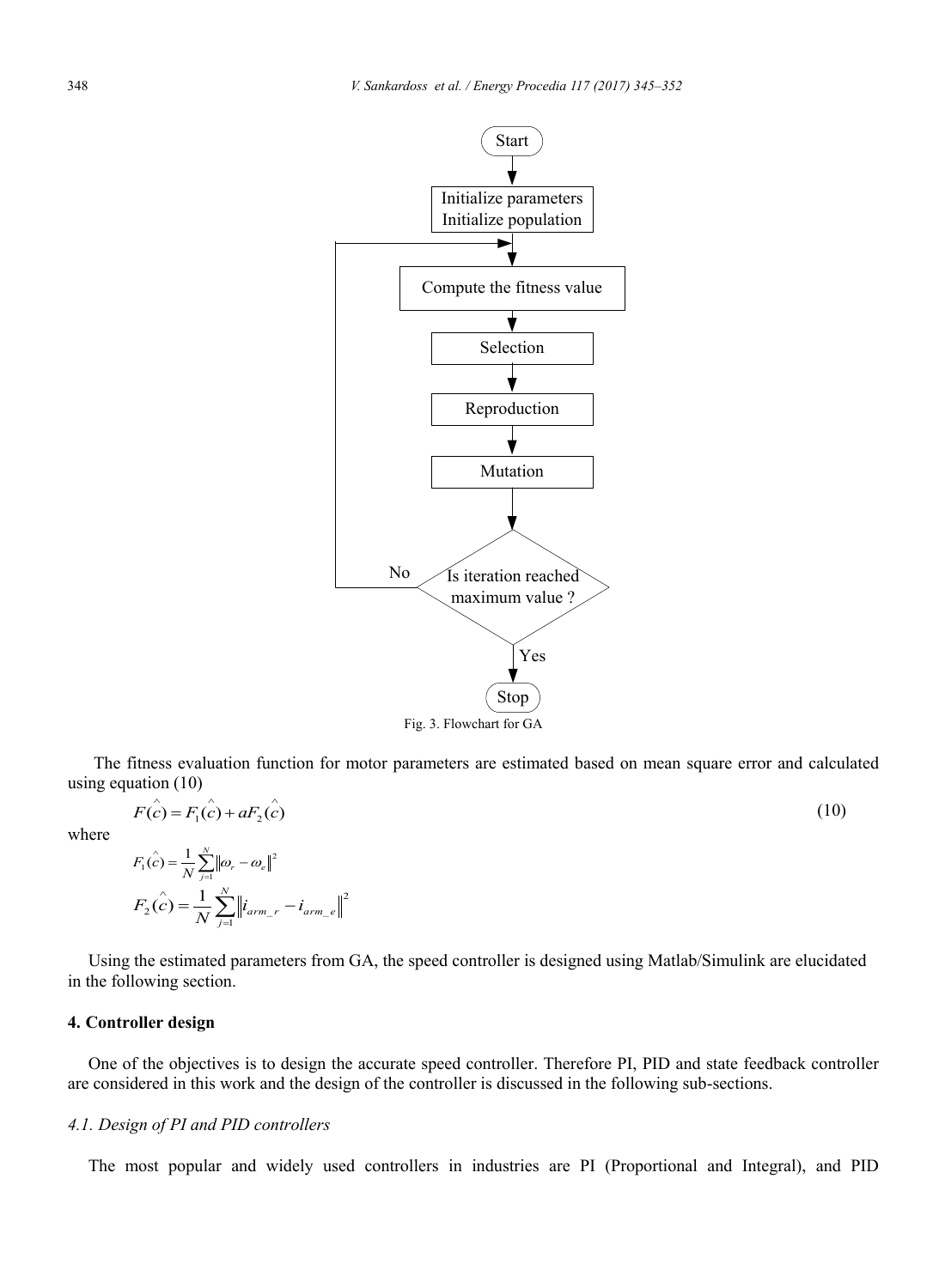(Proportional, Integral, and Derivative) because of successful practical application. The transfer function of the PID controller is given in equation (11)

$$
G(s) = K_p + \frac{K_i}{s} + K_d s \tag{11}
$$

The proportional controller reduces the rise time and does not improve steady-state accuracy. The steady-state accuracy can be improved with an integral controller at a cost of transient response. Therefore, a derivative controller is used along with PI controller to improve the transient response. The appropriate selection of  $K_p$ ,  $K_i$ , and  $K_d$  help to achieve the desired performance. The tuning procedure of the controller parameters, to obtain a desired performance of the PMDC speed control system is discussed below.

Ziegler and Nichols proposed sustained oscillations method of tuning PID controller using trial and error method. In this method, only the proportional gain is varied from zero to critical value and other gains are set to zero. Using critical gain the PI and PID parameters are calculated and tuned until desired response is obtained. In PI controller  $K_p = 0.042346$  and  $K_i = 3.69$  and in PID controller  $K_p = 0.084618$ ,  $K_i = 5.4121$ , and  $K_d = 0.00022659$  are obtained and the response is simulated.

### *4.2. Design of state feedback controller*

In state feedback controller design, the desired closed loop poles are chosen to obtain the peak overshoot is less than 5% and settling time is less than 2 sec.

The appropriate state feedback gain to place poles at desired locations is obtained from control law using equation (12)

$$
u = -Gx(t) \tag{12}
$$

The state feedback gain *G* is calculated using Ackermann's formula.

### **5. Result and discussion**

The load test results are obtained from 24 V, 320 W, 3 A, 4600 rpm PMDC motor used in the electric wheelchair to study the estimated parameters of the motor. A genetic algorithm is used to estimate the motor parameters and initialized the population size to 20. In a genetic algorithm, the mutation probability is considered as 0.04 and crossover probability as 0.75. The best fitness value versus a number of iterations using genetic algorithm is shown in Fig. 4. The PMDC motor parameters such as viscous friction coefficient, moment of inertia, torque constant, back-electromotive force constant, armature inductance and armature resistance are estimated using genetic algorithm is given in Table 1.

| Table 1. Estimated parameters of PMDC motor. |                             |
|----------------------------------------------|-----------------------------|
| Parameters                                   | <b>Estimated parameters</b> |
|                                              |                             |
| Armature resistance                          | $0.157378 \Omega$           |
| Armature inductance                          | $0.0003137$ H               |
| Back-electromotive force constant            | $0.0492$ Volts/(rad/sec)    |
| Torque constant                              | $0.0501$ Nm/Amps            |
| Moment of inertia                            | 0.000466 kg-m <sup>2</sup>  |
| Viscous friction coefficient                 | $0.0002546$ Nm/(rad/sec)    |
|                                              |                             |

From the estimated parameters, PMDC motor is modelled in Matlab/Simulinking and obtained angular speed error and armature current error for different load conditions. Fig. 5 and Fig. 6 shows the simulated results are compared with experimental results. From Fig. 5 and Fig. 6, it is clear that the genetic algorithm based motor parameter estimation aids in accurate modelling of PMDC motor for the design of the controller and estimation accounts non-linear dynamics.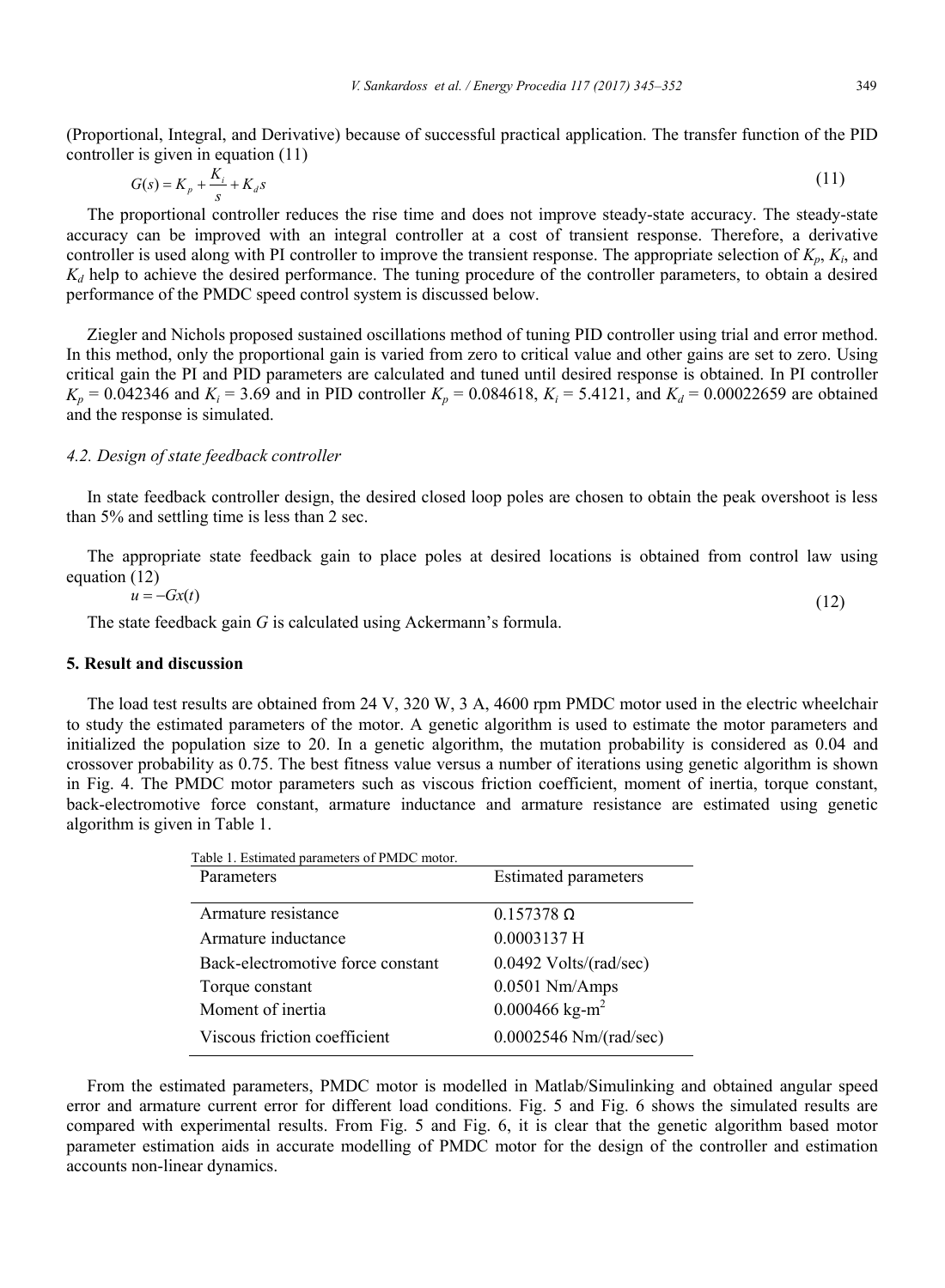





Using estimated PMDC motor parameters, the proposed controllers are simulated in Matlab/Simulink for control of speed in the PMDC motor. The performance of different controllers for set speed at 481 rad/sec is shown in Fig. 7. The PI controller shows 37.83% of peak overshoot and the introduction of derivative controller reduces the peak overshoot to 11.02%. The settling time for PI and PID controllers are 0.16 sec and 0.18 sec respectively. Therefore, state feedback controller has been designed to improve the system response. It has been found that the state feedback controller produces 0.06% of peak overshoot with settling time of 0.08 sec. Table 2 shows the comparison of performance specifications of different controllers.

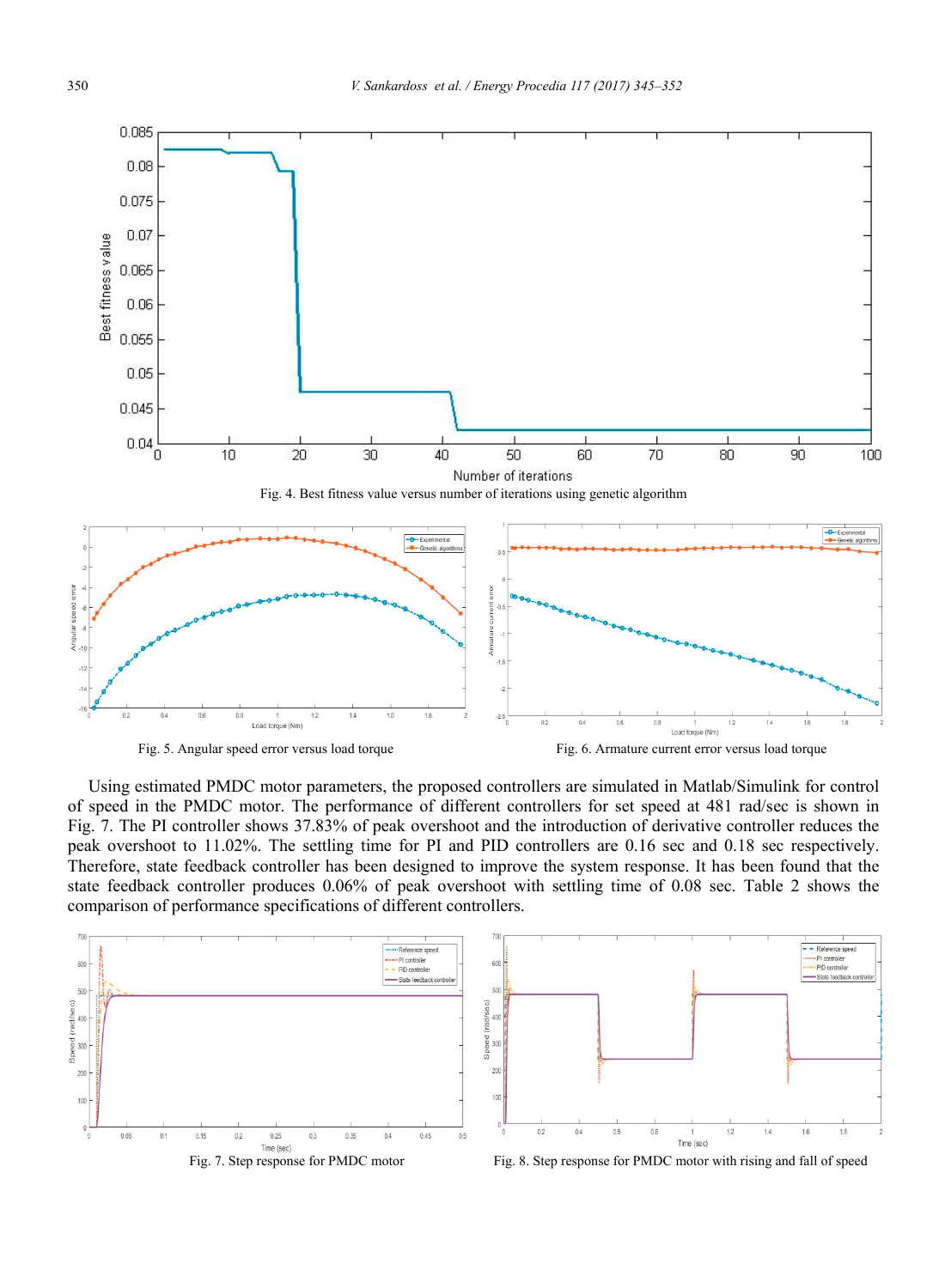| Table 2. Performance of different controllers. |                               |                     |
|------------------------------------------------|-------------------------------|---------------------|
| Controllers                                    | Maximum peak overshoot $(\%)$ | Settling time (sec) |
| PI controller                                  | 37.83                         | 0.16                |
| PID controller                                 | 11 02                         | 0.18                |
| State feedback controller                      | 0 06                          | 0.08                |

Further, the performance has been studied varying the speed from 481 rad/sec to 240.5 rad/sec as shown in Fig. 8. It has been found that the state feedback controller improves the response compared to PI and PID controllers.

# **6. Conclusion**

In this paper identification of PMDC motor parameters using genetic algorithm has been proposed. Using estimated parameters, the motor is modelled and validated the model parameter with experimental results. Further, speed controller has been designed. It has been found that the state feedback controller produces less peak overshoot compared to PI and PID controllers. Also, the state feedback controller for PMDC motor settles faster compared to other controllers considered.

| Nomenclature                                       |                                                    |  |
|----------------------------------------------------|----------------------------------------------------|--|
| $\boldsymbol{a}$                                   | weight to mean square current error                |  |
| $\boldsymbol{e}_b$                                 | back electromotive force in Volts                  |  |
| $\cal F$                                           | fitness function                                   |  |
| $\overline{f}$                                     | viscous friction coefficient in Nm/rad/sec         |  |
| $\overline{G}$                                     | state feedback gain                                |  |
| $i_{arm}$                                          | armature current in Amps                           |  |
| $i_{arm\_e}$                                       | estimated armature current in Amps                 |  |
| $i_{arm_r}$                                        | real armature current in Amps                      |  |
| $\boldsymbol{J}$                                   | moment of inertia in $kg-m^2$                      |  |
| $K_b$                                              | back-electromotive force constant in Volts/rad/sec |  |
| $K_d$                                              | derivative gain                                    |  |
| $K_i$                                              | integral gain                                      |  |
| $K_p\,$                                            | proportional gain                                  |  |
| $K_t$                                              | torque constant in Nm/Amps                         |  |
| ${\cal L}_{arm}$                                   | armature inductance in Henry                       |  |
| $\overline{N}$                                     | number of measured samples                         |  |
| $R_{arm}$                                          | armature resistance in Ohms                        |  |
| $\mathcal{T}_l$                                    | load torque in Nm                                  |  |
| $T_{e}% ^{r}=\sum_{r}\left\vert r\right\vert ^{2}$ | electromagnetic torque in Nm                       |  |
| $\boldsymbol{u}$                                   | input variable                                     |  |
| $v_{arm}$                                          | armature voltage in Volts                          |  |
| $x_1, x_2$                                         | state variables                                    |  |
| $\mathcal{Y}$                                      | output variable                                    |  |
| $\omega$                                           | angular speed in rad/sec                           |  |
| $\omega_e$                                         | estimated angular speed in rad/sec                 |  |
| $\omega_r$                                         | real angular speed in rad/sec                      |  |
| $d\omega/dt$                                       | angular acceleration                               |  |